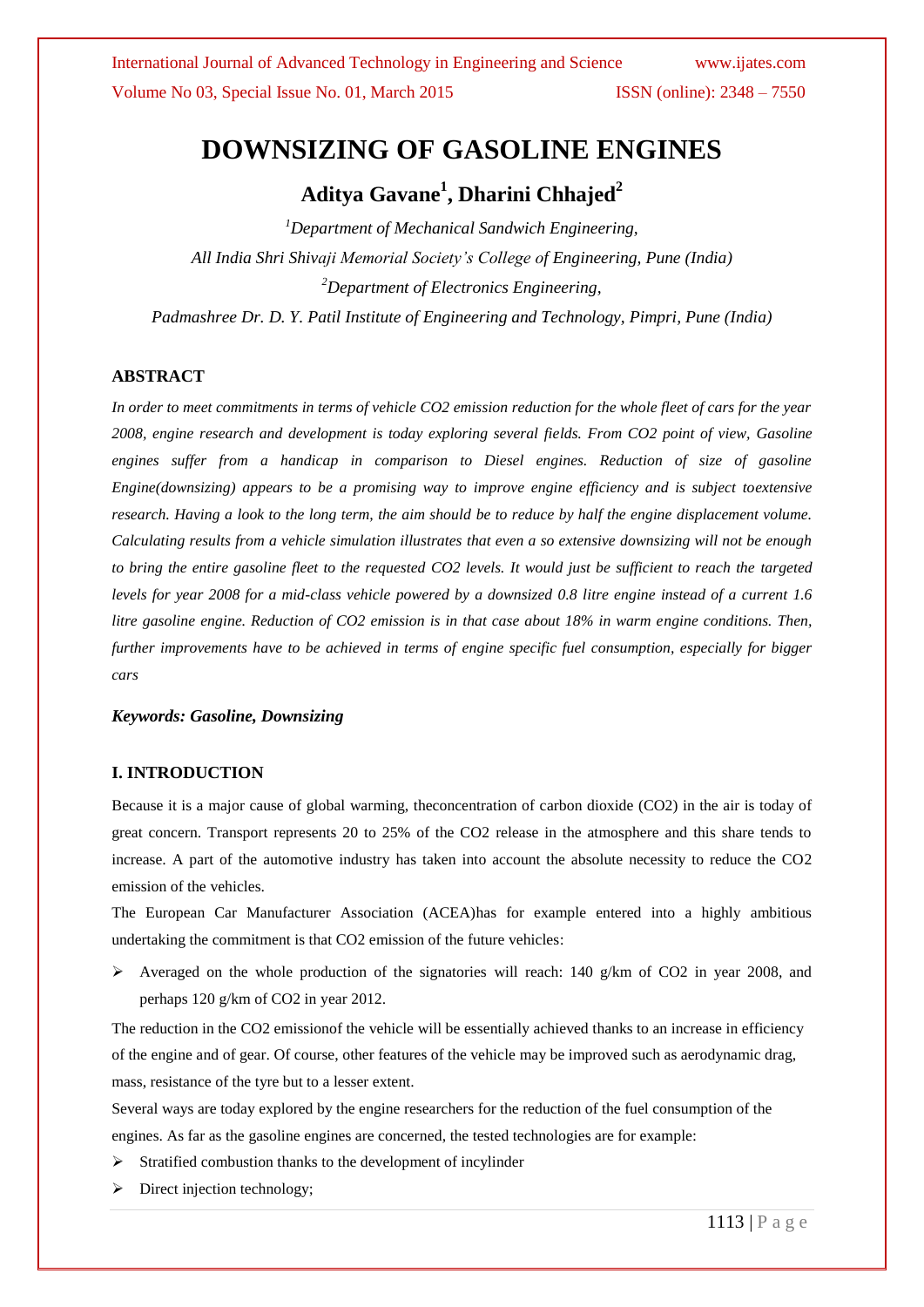## International Journal of Advanced Technology in Engineering and Science www.ijates.com Volume No 03, Special Issue No. 01, March 2015 ISSN (online): 2348 – 7550

- $\triangleright$  Variable valve process, from simple variable timing camshaftup to fully electronic control of the valves (*camless*engine);
- $\triangleright$  Variable compression ratio
- $\triangleright$  Reduction in the engine size (downsizing)

Downsizing is today considered as a promising way to increase fuel economy with a good cost to benefit ratio. The challenge is here to reduce the engine displacement volume while keeping the same performance in terms of torque and power than the initial larger engine, and simultaneously to ensure an improvement in engine efficiency. Downsizing of gasoline engine is already an industrial reality. During last years, several car makers have presented 1.8 l to 2.0 l turbocharged engines. The performances of these engines are typically the ones of naturally aspirated engines with 2.5 l displacement. The reduction of fuel consumption is typically about 10%. The second generation of downsized engines is today the object of extensive research. Target is to reduce by half the displacement of the engines and also to consider the downsizing of smaller engines than the upperclass engines with 2.5 l displacement or more. This paper explains the concept of downsizing using aturbocharger coupledwith gasoline direct injection and illustrates the potential of downsizing in the very near future.

#### **II. CONCEPT OF DOWNSIZING**

Most of the time, and especially when the vehicle is driven at a constant speed, the engine is run under low load conditions.This leads to poor engine efficiency especially forconventional existing gasoline engine for which load is controlled by a throttle. Throttling generates pumping losses and reduces efficiency.

A larger engine with a smaller version, witha lower displacement. The downsized engines of tomorrow will have fewer, smaller cylinders, so the volume swept by pistons as they pump up and down inside is reduced.

This will reduce friction, thermal losses and the mass moved, boosting fuel economy and cutting carbon dioxide emissions. Diesel engines have already undergone aggressive downsizing – up to 40% – over the last decade and more stringent emissions legislations see this trend movingover to petrol engines.Consumers want to drive more fuel-efficient vehicles, but not at the expense of engine performance. Innovations from components suppliers have been crucial in ensuring that power is not lost in the process.

#### **III. AVOIDING POWER LOSS**

Despite having a lower displacement, the performance of a downsized engine can be maintained by injecting more air into its combustion chamber to burn additional

fuel. This is made possible by turbocharging, which provides the engine with the mass of air needed to ensure highly efficient and clean combustion.

In 2008, Bosch teamed up with Germany based Mahle to form Bosch Mahle Turbo Systems to develop modern turbocharging systems for new petrol in passenger cars and commercial vehicles. Progress since then has been rapid. A turbocharger developed by the joint venture has recently been fitted into Mahle's three-cylinder petrol engine. The engine can produce 160 horsepower and 286 Nm from a displacement of only 1.2 litres, matching the performance of a conventional engine twice its size.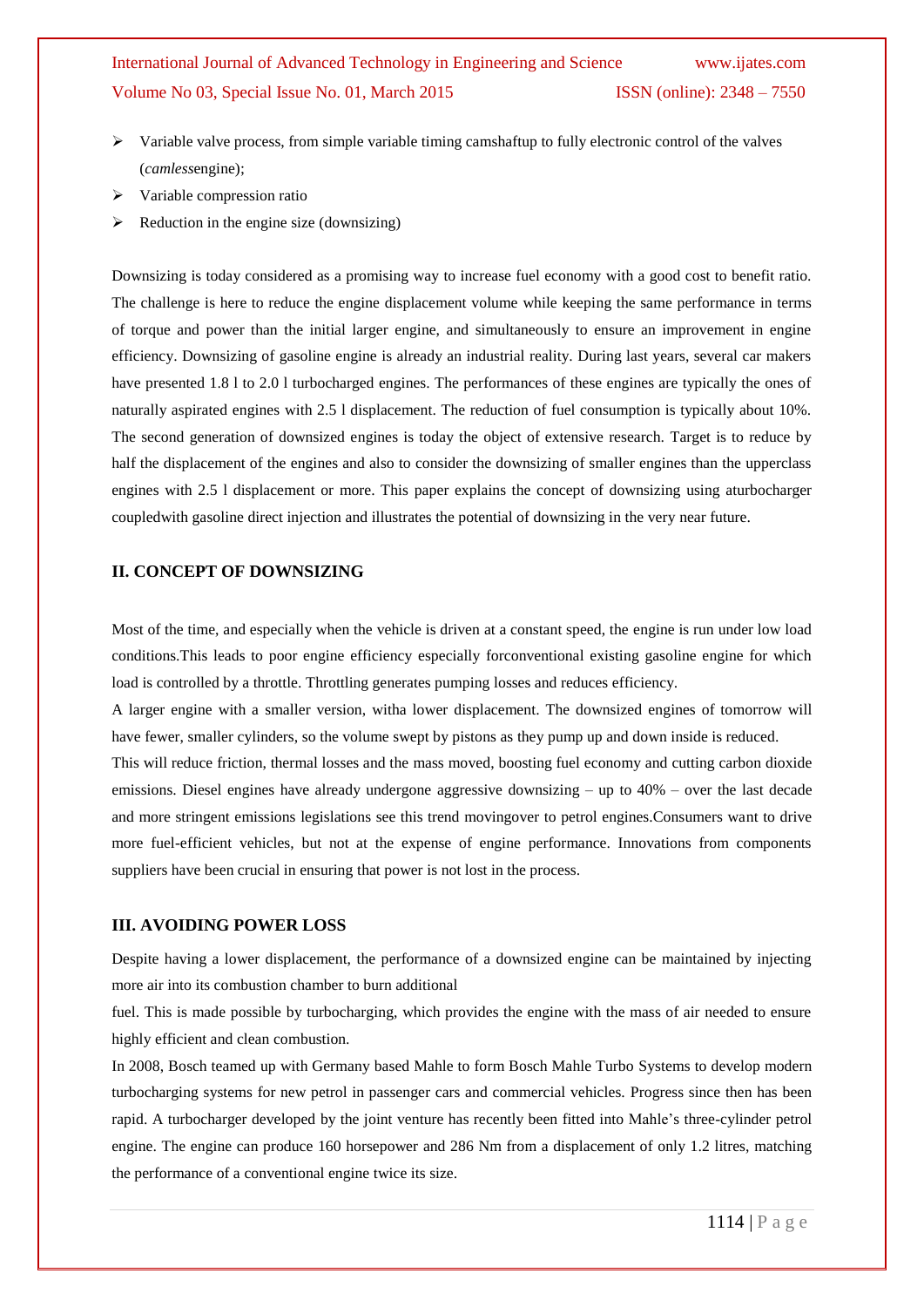### **IV. TURBOCHARGING**

In both, petrol and diesel vehicles, the turbocharger comprise two assemblies:

- 1. A centrifugal compressor powered by a turbine that is driven by the engine's exhaust gases (see Figures 1 and 2). Hot exhaust gases flow through the turbine's wheel blades,
- 2. Accelerating the turbine and driving the compressor.

These turbines are made from high temperature resistant nickel alloys, and can withstand temperatures in excess of 1000°C and accelerate to speeds upwards of 280,000 revolutions per minute .The compressor itself comprises an impeller and a diffuser, housed in the compressor casing. The precision-milledaluminium alloy impeller draws in air, accelerating it to a high velocity before forcing it towards the diffuser. The diffuser slows the fastmoving air, raising the pressure and temperature in the compressor housing, and compressing the air before it is directed to the engine. To prevent the turbocharger from overcharging at high engine speeds – and also to maintain torque at lower engine speeds – the flow of exhaust gases through the turbine and compressor is carefully controlled. In a petrol engine, at high engine speeds, a waste gate is opened to divert part of the exhaust gas flow away from the turbine. This decreases pressure in the compressor housing and preventsovercharging.Meanwhile at low engine speeds, the waste-gate will close so that the entire exhaust flow can drive the turbine and the compressor. These turbochargers arealso designed to provide 'over-boost,' a temporary, excessive increase in pressure for when, say, the driver is accelerating









#### **V. GASOLINE DIRECT INJECTION**

Gasoline direct injection often means stratified operations. This kind of engine operation allows fuel consumption gains at part load due to pumping and thermal loss reduction.Nevertheless, after-treatment of NOx emissions in an oxidising environment leads to a fuel penalty. It is alsodifficult to carry out this after-treatment especially because of the very low sulfur level required in fuel for NOx traps. Consequently, gasoline direct injections engines do not fully benefit from their high efficiency in running at stratified conditions and consumption gains on vehicles are limited to 10% or 12%.Homogeneous stoichiometric conditions present lots ofadvantages. After-treatment can be easily achieved without too expensive systems and applications of this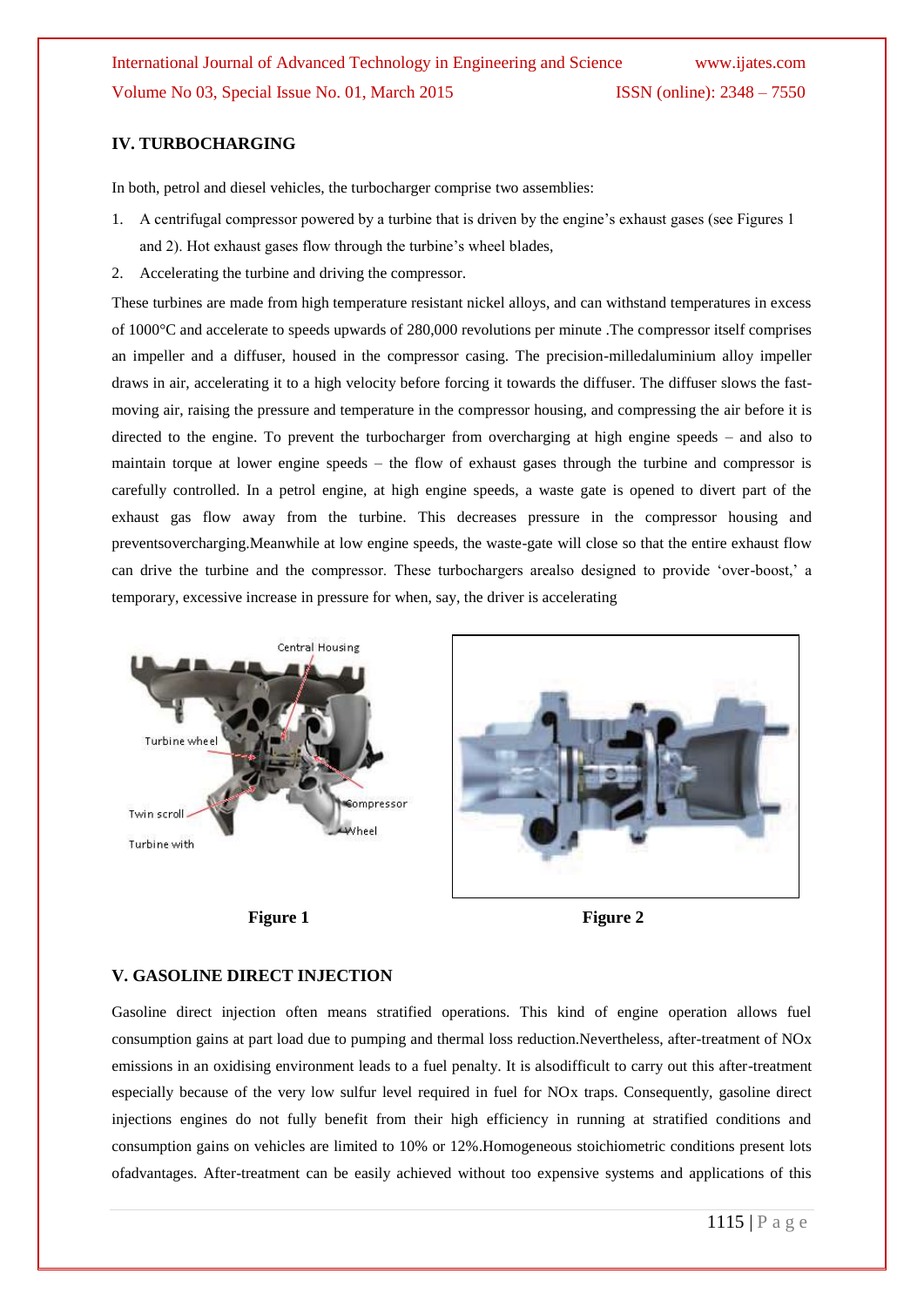## International Journal of Advanced Technology in Engineering and Science www.ijates.com Volume No 03, Special Issue No. 01, March 2015 ISSN (online): 2348 – 7550

combustion mode on current naturally aspirated engines shows high volumetric efficiency and compression ratio in comparison with intake port injection. Gasoline direct injection engine has a lower knocking sensitivity.

## **VI. OPERATION OF THE TURBO SYSTEM**

The hot exhaust gases drive the turbine wheel of the turbocharger which is connected to the compressor wheel of the turbocharger by a cast steel shaft. The turbine wheel drives the compressor wheel which thereby compresses the air which is allowed to pass through the charge air cooler. This high density air is then passed in the engine thereby improving the volumetric efficiency of the engine.



**Figure 3.**

### **VII. TURBOCHARGING CONFIGURATIONS**



**Figure 4**

## **VIII. ADVANTAGES**

- > Turbocharger improves the volumetric efficiency of naturally aspirated engine.
- $\triangleright$  The power/displacement ratio is increased considerably with implementation of turbocharger.
- $\triangleright$  More power can be drawn from the existing naturally aspirated engine
- $\triangleright$  Reduction in the CO2 emissions thereby reducing the harmful effects of global warming.